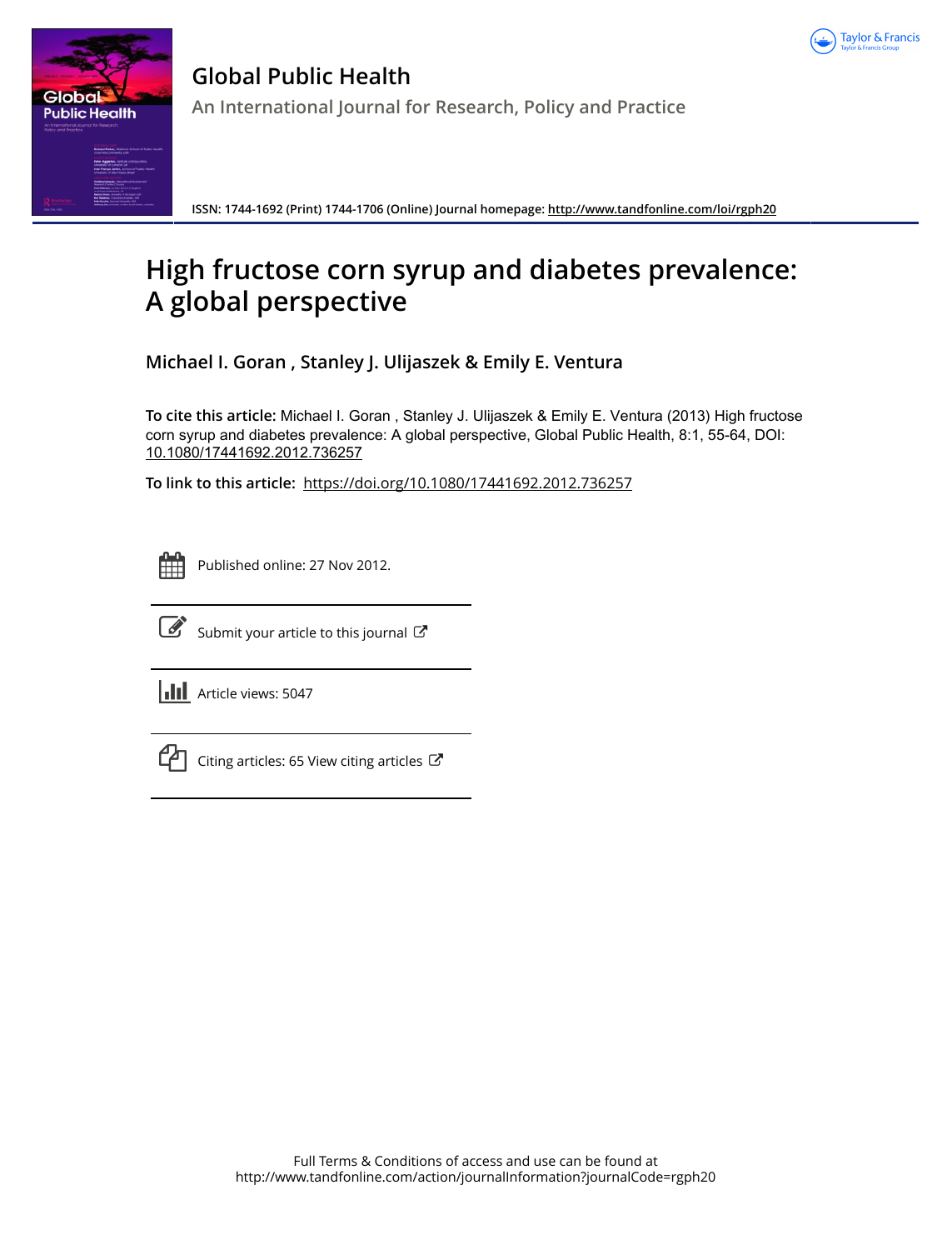# High fructose corn syrup and diabetes prevalence: A global perspective

Michael I. Goran<sup>a</sup>\*, Stanley J. Ulijaszek<sup>b</sup> and Emily E. Ventura<sup>a</sup>

<sup>a</sup> Department of Preventive Medicine, University of Southern California, Los Angeles, CA, USA;  $^{b}$ Unit of Biocultural Variation and Obesity, Institute of Social and Cultural Anthropology, University of Oxford, Oxford, UK

(Received 1 May 2012; final version received 9 August 2012)

The overall aim of this study was to evaluate, from a global and ecological perspective, the relationships between availability of high fructose corn syrup (HFCS) and prevalence of type 2 diabetes. Using published resources, countrylevel estimates ( $n = 43$  countries) were obtained for: total sugar, HFCS and total calorie availability, obesity, two separate prevalence estimates for diabetes, prevalence estimate for impaired glucose tolerance and fasting plasma glucose. Pearson's correlations and partial correlations were conducted in order to explore associations between dietary availability and obesity and diabetes prevalence. Diabetes prevalence was 20% higher in countries with higher availability of HFCS compared to countries with low availability, and these differences were retained or strengthened after adjusting for country-level estimates of body mass index (BMI), population and gross domestic product (adjusted diabetes prevalence 8.0 vs. 6.7%,  $p=0.03$ ; fasting plasma glucose = 5.34 vs. 5.22 mmol/L,  $p=0.03$ ) despite similarities in obesity and total sugar and calorie availability. These results suggest that countries with higher availability of HFCS have a higher prevalence of type 2 diabetes independent of obesity.

Keywords: sugar; high fructose corn syrup; global health; diabetes; obesity

## Introduction

The concurrent global epidemics of obesity and type 2 diabetes constitute an alarming public health concern. A recent report estimates that 6.4% of the world population is currently diabetic, and that by the year 2030, that estimate will rise to 7.7% (Shaw et al. 2009). Another recent report showed that across the globe, the number of people with diabetes rose from 153 million in 1980 to 347 million in 2008 (Danaei et al. 2011). These increases are projected to affect developing countries disproportionately, with an estimated 69% increase in the number of diabetic adults as compared to a 20% increase in developed countries (Shaw et al. 2009).

The global trends in the rising prevalence of obesity and type 2 diabetes parallel shifts in dietary patterns that have resulted from an increase in processed, 'Western' style foods with high energy density, which have now become popular in many countries (Popkin and Gordon-Larsen 2004). A feature of most Western diets is the consumption of high levels of refined carbohydrate, and in particular, sugar (Cordain et al. 2005). Of special concern is the increase in consumption of sugar-sweetened beverages, which provide an easy vehicle for excessive sugar intake, and have been

<sup>\*</sup>Corresponding author. Email: goran@usc.edu

 $\odot$  2013 Taylor & Francis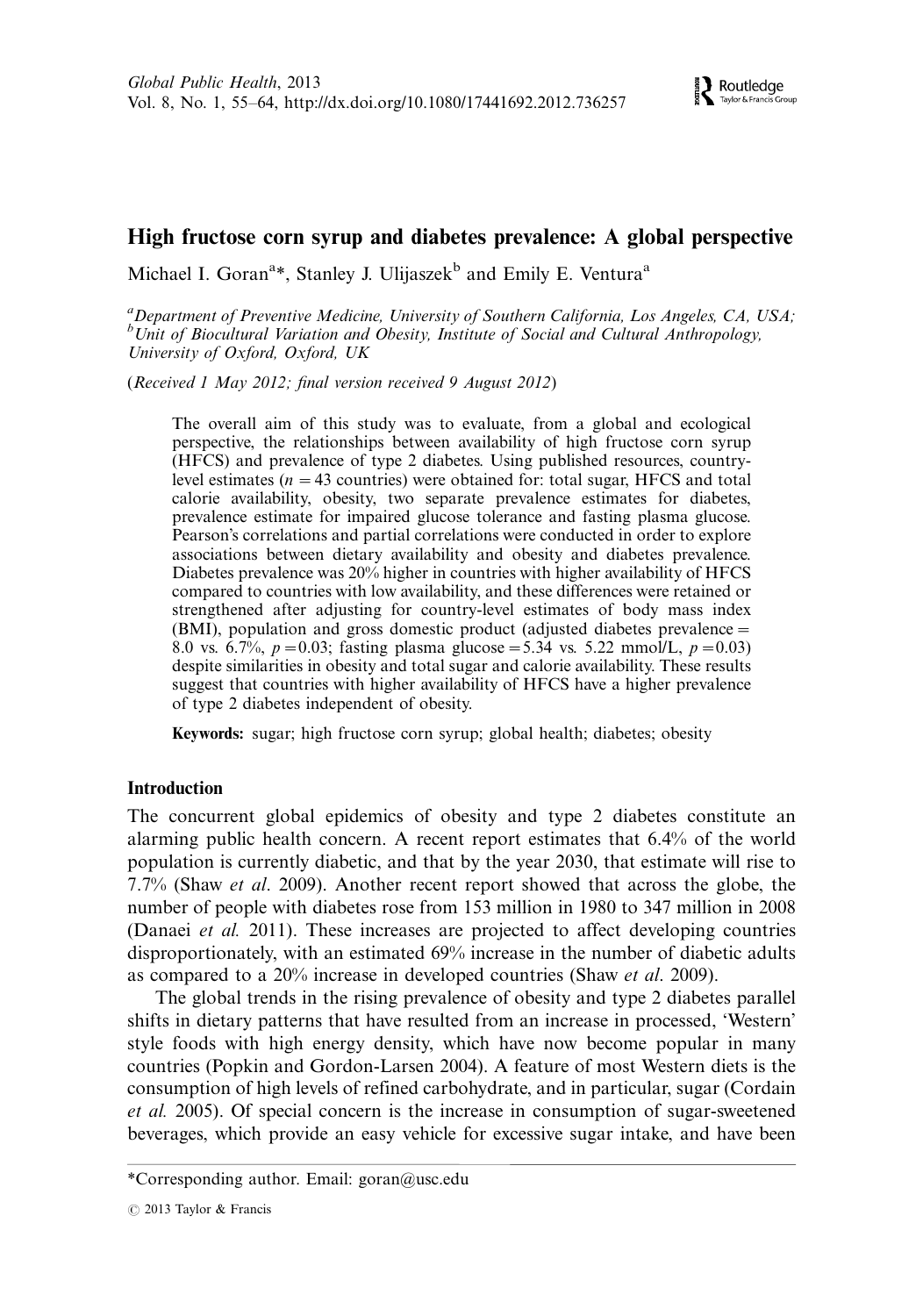directly linked to risk for obesity (Malik *et al.* 2006, Brown *et al.* 2008) and type 2 diabetes (Schulze et al. 2004, Palmer et al. 2008).

A growing body of evidence supports the hypothesis that in addition to overall sugar intake, fructose is especially detrimental to metabolic health and risk for type 2 diabetes (Elliott et al. 2002, Bray et al. 2004, Gaby 2005, Lim et al. 2010, Lustig 2010). This is of particular concern given the global changes that are occurring in the use of high fructose corn syrup (HFCS) in food and beverage production, a sweetener that in its typically used form of HFCS-55 has 10% more fructose than sucrose. In addition, our prior study that measured the sugar composition of popular sweetened beverages showed that fructose content was 30% higher than it would be if it was made with sucrose, accounting for as much as 65% of the sugar content (Ventura et al. 2010). Thus, dietary fructose consumption, which cannot be measured by conventional dietary methods because the fructose content of HFCS is not disclosed, may be much higher than we think based on common assumptions.

The methodological limitations related to assessment of fructose consumption have led to other studies that are based more on ecological analysis rather than individual estimates. In an ecological analysis that looked at changes in diet and type 2 diabetes in the USA from 1900 to 1999, increasing consumption of HFCS was identified as the primary nutritional factor associated with increasing prevalence of type 2 diabetes (Gross *et al.* 2004). The USA is the largest producer of HFCS and recently began exporting large amounts of this product to Mexico and to other countries (The United States Department of Agriculture Economic Research Service 2012). Although use of HFCS is increasing globally, there are many countries that do not use it. This provides the basis for cross-nation comparison of obesity and diabetes in relation to HFCS use at the country level. Therefore, the objective of the current paper was to use empirical, macro-level nutrient supply data at the country level to evaluate, from a global perspective, the relationships between HFCS availability, obesity and type 2 diabetes.

#### **Methods**

#### Data sources

Data on BMI by country were obtained from a recent global analysis (Finucane *et al.*) 2011) that estimated mean BMI for adults over 20 years in 199 countries and territories using data from published and unpublished surveys and studies as part of the Global Burden of Metabolic Risk Factors (GBMRF) Collaborating Group. For the purposes of the current analysis we used the mean values for the years 2000, 2004 and 2007. Data on global prevalence of diabetes were obtained from two independent sources. The first source was the International Diabetes Federation (IDF) Diabetes Atlas, fourth edition (International Diabetes Federation 2009) that uses WHO diagnostic criteria, and the population-adjusted estimates for 2010 were used. Estimates of diabetes prevalence are based on ages 20-79 years and from detailed literature searches of published information (from 1979 to March 2009) as well as through direct contact with individual IDF member countries as detailed in the Diabetes Atlas report. Diabetes prevalence data using this source are identified throughout the text as Diabetes<sub>IDF</sub>. The second source of data on diabetes prevalence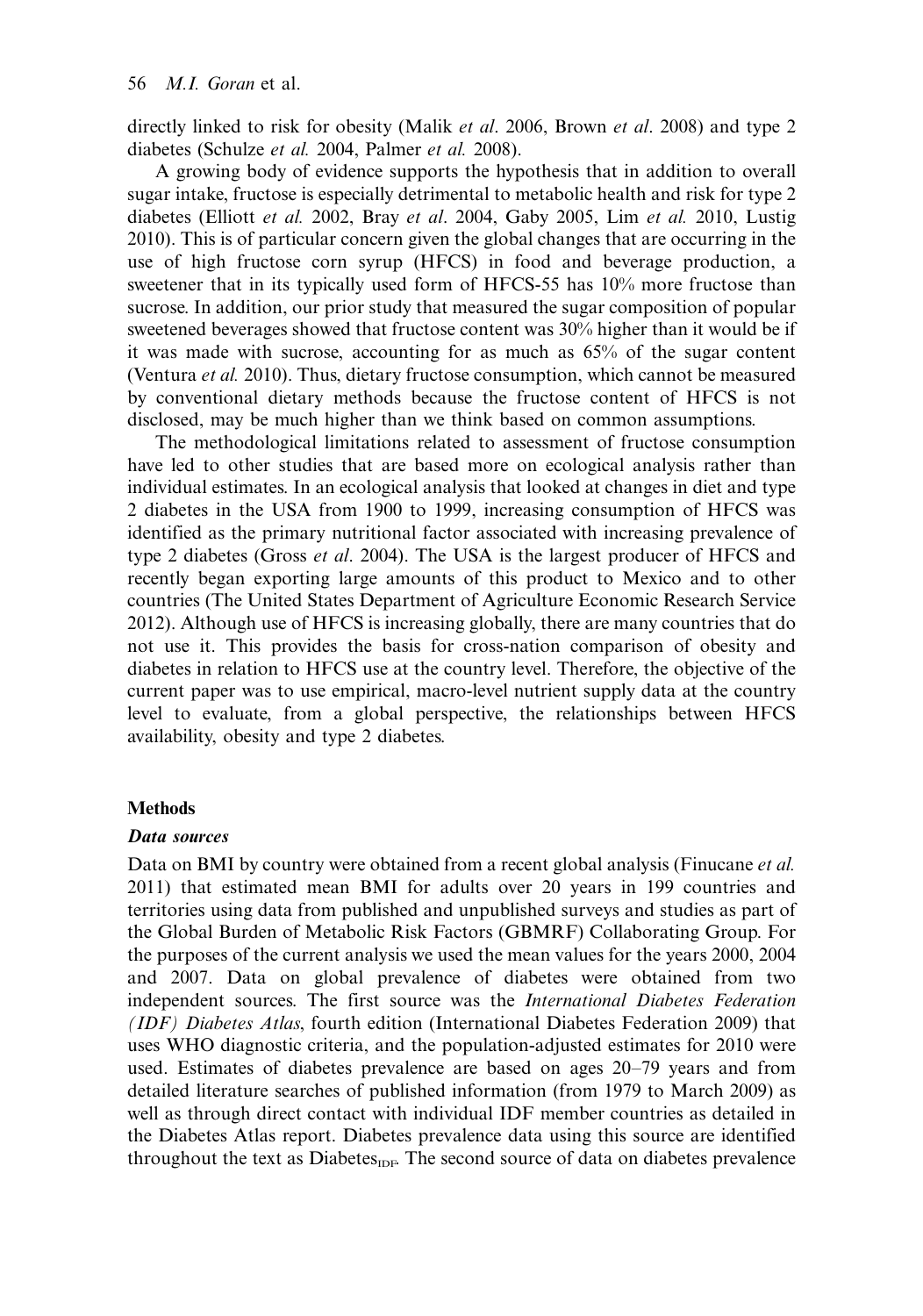was obtained through the global estimates reported by the GBMRF Collaborating Group (Danaei et al. 2011). This report analysed data from health examination surveys and epidemiological studies with 370 country-years and 2.7 million participants and also included data on fasting plasma glucose. For the purposes of the current analysis, we used the mean values for diabetes prevalence and fasting plasma glucose for the years 2000, 2004 and 2007. Diabetes prevalence data using this source are identified throughout the text as  $Di$  abetes<sub>GBMRF</sub>. Since the estimates of diabetes prevalence were significantly different for the two methods  $(6.8+3.0\%$  for IDF and  $9.3+2.9\%$  for GBMRF) and were only weakly correlated ( $r=0.48$ ), we used each estimate in separate analyses.

Data on food availability by country were obtained using FAOSTAT [\(http://](http://faostat.fao.org/) [faostat.fao.org/\)](http://faostat.fao.org/), a database from 200 countries maintained by the Food and Agricultural Organization of the United Nations. Total caloric availability is expressed as kcals/capita/day, and sugar and cereal availability is expressed in kg/capita/year. The category of cereals includes all cereals (e.g., popcorn, buckwheat, quinoa, fonio, mixed grain and all other categories of cereals). The category of 'other sweeteners' includes such things as pure fructose and maltose, maple sugar and other syrups, glucose and dextrose, lactose, isoglucose (HFCS), molasses and sugar alcohols. Total sugar was defined as cane sugar, beet sugar, centrifugal raw sugar, refined sugar, confectionery sugar and flavoured sugar. Food and Agriculture Organization (FAO) data do not provide for the isolation of HFCS as a unique variable/commodity. Limited data on world HFCS production, however, were available through two separate sources: F.O. Licht's (2012) International sugar and sweetener report and data on HFCS quotas for theEU countries, which were retrieved from the CAP Monitor (Informa UK Ltd. 2010). Countries using HFCS were defined by a mean value for 2000, 2004 and 2007 of  $>$  0.5 kg per capita per year (mean value in non-users  $= 0.1 \pm 0.2$  and users  $= 5.8 \pm 6.1$  kg/year per capita).

## Statistical analyses

Independent t-tests were used to compare countries using HFCS and those not using HFCS for prevalence of diabetes. Subsequently, differences in diabetes estimates were compared between HFCS users and non-users using general linear models before and after adjusting for covariates including country-based estimates of BMI, as well as population and gross domestic product obtained from the International Monetary Fund tables. Significance was set at  $p < 0.05$ . SPSS version 18 was used for the analysis.

## **Results**

The list of countries ( $n=43$ ) with data on utilisation of HFCS is shown in Table 1, and Figure 1 compares the per capita availability data. There were no significant differences in BMI or in other dietary variables, including caloric intake and total sugar intake, in those countries that use HFCS compared to those that do not. However, all indicators of diabetes were higher in countries that use HFCS as compared to those that do not (Table 2), and this trend was significant for IDF estimates of diabetes prevalence (7.8 vs. 6.3%,  $p=0.013$ ), and fasting plasma glucose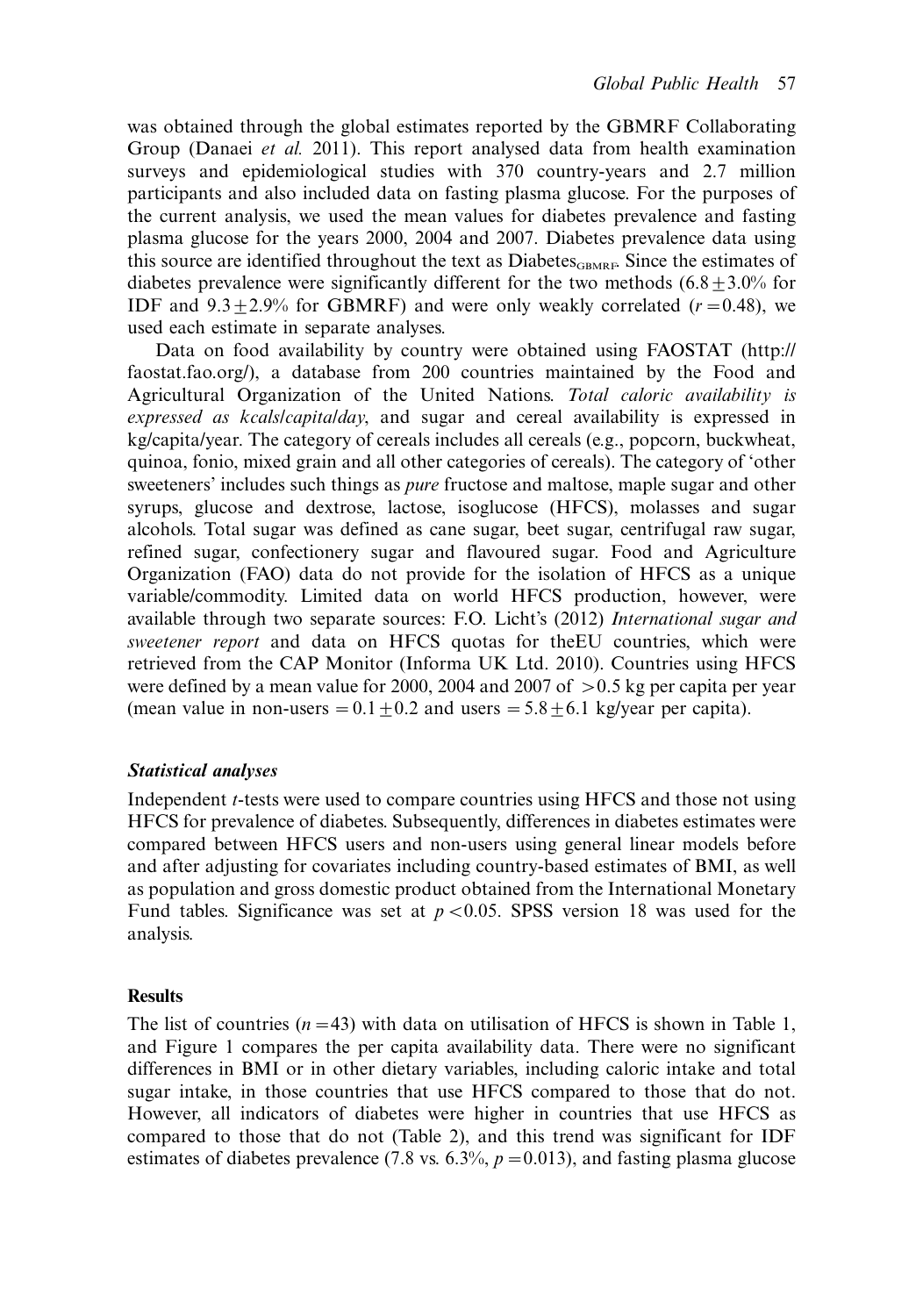# 58 M.I. Goran et al.

|                             | HFCS (kg/        |                  |            |       |                                                   |
|-----------------------------|------------------|------------------|------------|-------|---------------------------------------------------|
|                             | year per         | Total sugar (kg/ | <b>BMI</b> |       |                                                   |
| Country                     | capita)          | year per capita) | (kg/m2)    |       | Diabetes <sub>IDF</sub> Diabetes <sub>GBMRF</sub> |
| India                       | $\boldsymbol{0}$ | 20.55            | 20.99      | 7.76  | 10.30                                             |
| Slovenia                    | $\mathbf{0}$     | 22.65            | 26.74      | 7.66  | 8.80                                              |
| Latvia                      | $\boldsymbol{0}$ | 33.14            | 25.60      | 7.64  | 8.80                                              |
| Uruguay                     | $\boldsymbol{0}$ | 35.45            | 26.07      | 5.66  | 9.20                                              |
| Ireland                     | $\overline{0}$   | 40.98            | 26.80      | 5.19  | 5.40                                              |
| Lithuania                   | $\boldsymbol{0}$ | 41.10            | 26.10      | 7.64  | 9.40                                              |
| Sweden                      | $\overline{0}$   | 44.10            | 25.53      | 5.22  | 5.90                                              |
| Luxembourg                  | $\boldsymbol{0}$ | 45.24            | 26.43      | 5.26  | 6.10                                              |
| Czech Republic              | $\boldsymbol{0}$ | 45.58            | 27.02      | 6.43  | 9.30                                              |
| Austria                     | $\boldsymbol{0}$ | 47.02            | 25.52      | 8.88  | 4.10                                              |
| Cyprus                      | $\overline{0}$   | 47.45            | 26.38      | 9.06  | 6.40                                              |
| Estonia                     | $\boldsymbol{0}$ | 51.04            | 25.34      | 7.64  | 7.50                                              |
| Malta                       | $\mathbf{0}$     | 53.29            | 27.14      | 6.85  | 8.30                                              |
| Denmark                     | $\mathbf{0}$     | 57.94            | 25.28      | 5.62  | 5.40                                              |
| Indonesia                   | 0.14             | 15.98            | 22.01      | 4.84  | 7.30                                              |
| France                      | 0.15             | 39.58            | 25.17      | 6.72  | 4.50                                              |
| China                       | 0.25             | 7.30             | 22.73      | 4.21  | 8.70                                              |
| Australia                   | 0.35             | 46.83            | 26.77      | 5.67  | 6.30                                              |
| United Kingdom              | 0.38             | 38.37            | 26.78      | 3.62  | 5.70                                              |
| Romania                     | 0.40             | 27.63            | 25.00      | 6.87  | 9.00                                              |
| Italy                       | 0.41             | 31.56            | 25.48      | 5.88  | 5.00                                              |
| Netherlands                 | 0.46             | 46.71            | 25.41      | 5.26  | 3.90                                              |
| Germany                     | 0.54             | 48.02            | 26.25      | 8.88  | 6.30                                              |
| Poland                      | 0.87             | 44.53            | 26.02      | 7.64  | 7.20                                              |
| Thailand                    | 0.91             | 33.35            | 23.40      | 7.07  | 7.90                                              |
| Greece                      | 0.96             | 34.28            | 25.38      | 5.98  | 7.40                                              |
| Portugal                    | 1.10             | 33.29            | 26.19      | 9.70  | 5.30                                              |
| Malaysia                    | 1.13             | 39.82            | 24.64      | 11.63 | 10.90                                             |
| Egypt                       | 1.36             | 25.37            | 27.91      | 11.35 | 8.70                                              |
| Spain                       | 1.78             | 30.61            | 26.58      | 6.60  | 7.30                                              |
| Finland                     | 1.81             | 35.89            | 25.92      | 5.67  | 6.10                                              |
| Serbia                      | 2.79             | 26.41            | 25.86      | 6.87  | 8.10                                              |
| Turkey                      | 4.20             | 27.84            | 27.07      | 7.99  | 10.20                                             |
| Mexico                      | 5.83             | 51.23            | 27.59      | 10.79 | 14.10                                             |
| Japan                       | 6.19             | 29.49            | 22.59      | 5.00  | 4.90                                              |
| Republic of                 | 6.75             | 35.87            | 23.42      | 7.88  | 6.10                                              |
| Korea                       |                  |                  |            |       |                                                   |
| Argentina                   | 7.67             | 47.87            | 27.02      | 5.66  | 9.70                                              |
| Belgium                     | 8.32             | 56.77            | 25.78      | 5.26  | 6.00                                              |
| Bulgaria                    | 8.53             | 31.26            | 25.73      | 6.46  | 8.90                                              |
| Canada                      | 9.13             | 53.33            | 26.81      | 9.19  | 7.60                                              |
| Slovakia                    | 9.82             | 38.85            | 26.37      | 6.43  | 9.10                                              |
| Hungary                     | 16.85            | 45.51            | 26.19      | 6.43  | 8.40                                              |
| United States of<br>America | 24.78            | 68.59            | 27.99      | 10.27 | 8.20                                              |

Table 1. Countries used in analysis of high fructose corn syrup (HFCS).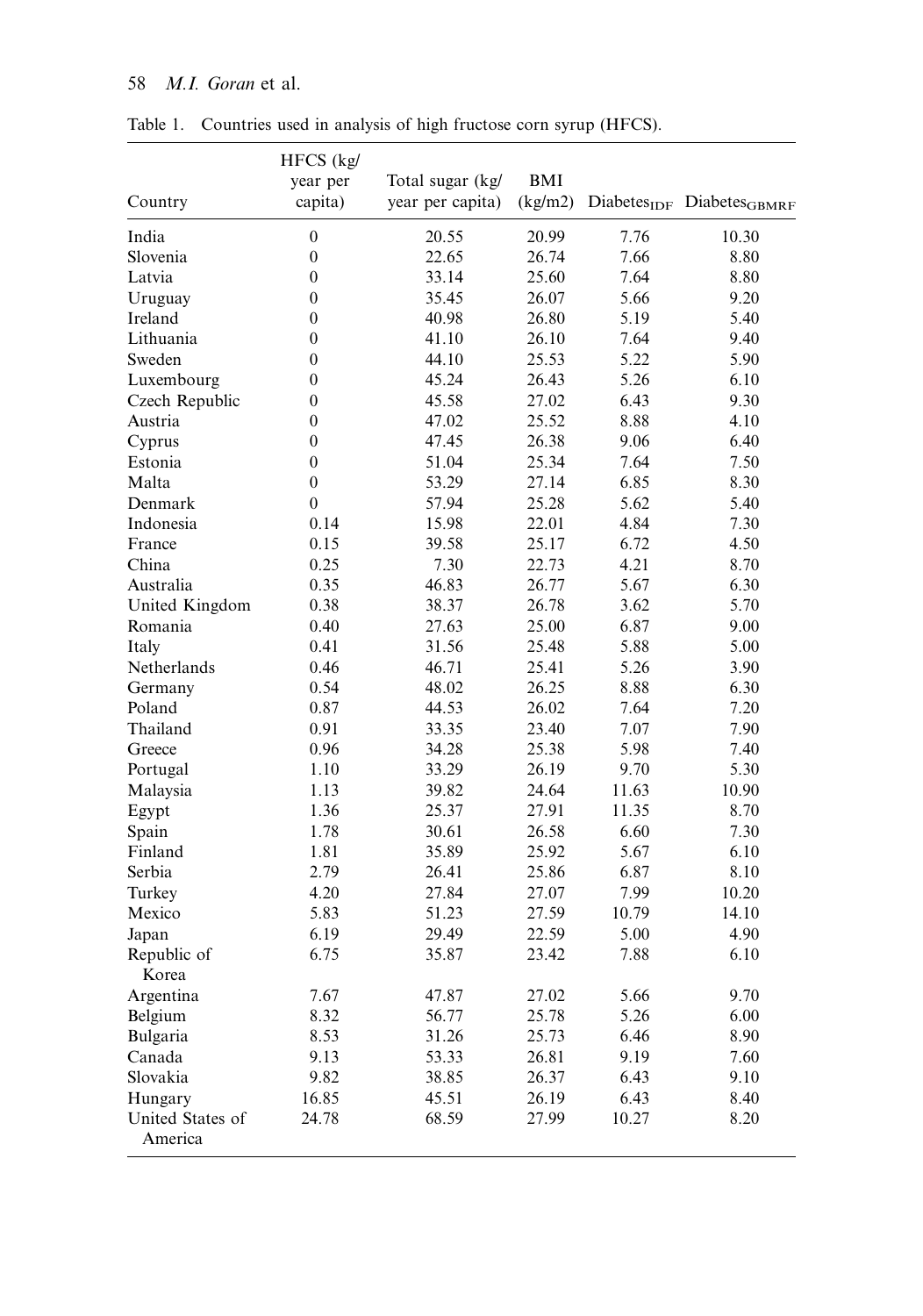

Figure 1. HFCS use by country.

(5.33 vs. 5.23 mmol/L,  $p=0.046$ ). As shown in Table 3, these differences were retained or became stronger after controlling for country-level estimates of BMI, total population and gross domestic product, with all estimates of diabetes being significantly higher in HFCS users: IDF estimates of diabetes prevalence (7.7 vs. 6.4%,  $p = 0.03$ ; GBMRF estimates of diabetes prevalence (8.2 vs. 6.9%,  $p = 0.03$ ); and fasting plasma glucose (5.34 vs. 5.22 mmol/L,  $p=0.03$ ).

## **Discussion**

In the current paper, we report the results of an ecological analysis that examined whether country-level availability of HFCS was associated with global prevalence estimates of diabetes. Our analysis revealed that countries electing to use HFCS in their food supply have a diabetes prevalence that is  $\sim 20\%$  higher than that in countries that do not use HFCS. This finding builds on a prior ecological analysis

|                                       | Countries not using<br>HFCS $(n=22)$ | Countries using<br>HFCS $(n=21)$ | <i>p</i> -Value |
|---------------------------------------|--------------------------------------|----------------------------------|-----------------|
| Diabetes <sub>IDF</sub> $(\%)$        | $6.3 + 1.5$                          | $7.8 + 2.1$                      | $p = 0.013$     |
| Diabetes <sub>GBMRF</sub> $(\%)$      | $7.1 + 2.0$                          | $8.0 + 2.1$                      | $p = 0.13$      |
| Fasting glucose (mmol/L)              | $5.23 + 0.17$                        | $5.33 + 0.17$                    | $p = 0.046$     |
| $BMI$ (kg/m2)                         | $25.5 + 1.6$                         | $25.9 + 1.4$                     | <b>NS</b>       |
| Total intake (Keal/day per capita)    | $3230 + 377$                         | $3221 + 365$                     | <b>NS</b>       |
| Cereals (kg/year per capita)          | $129.8 + 30.1$                       | $137.0 + 36.2$                   | <b>NS</b>       |
| Total sugar (kg/year per capita)      | $38.2 + 12.8$                        | $39.9 + 11.3$                    | <b>NS</b>       |
| Other sweeteners (kg/year per capita) | $5.5 + 7.1$                          | $6.1 + 8.3$                      | <b>NS</b>       |

Table 2. Comparison of countries with low vs. high availability of HFCS.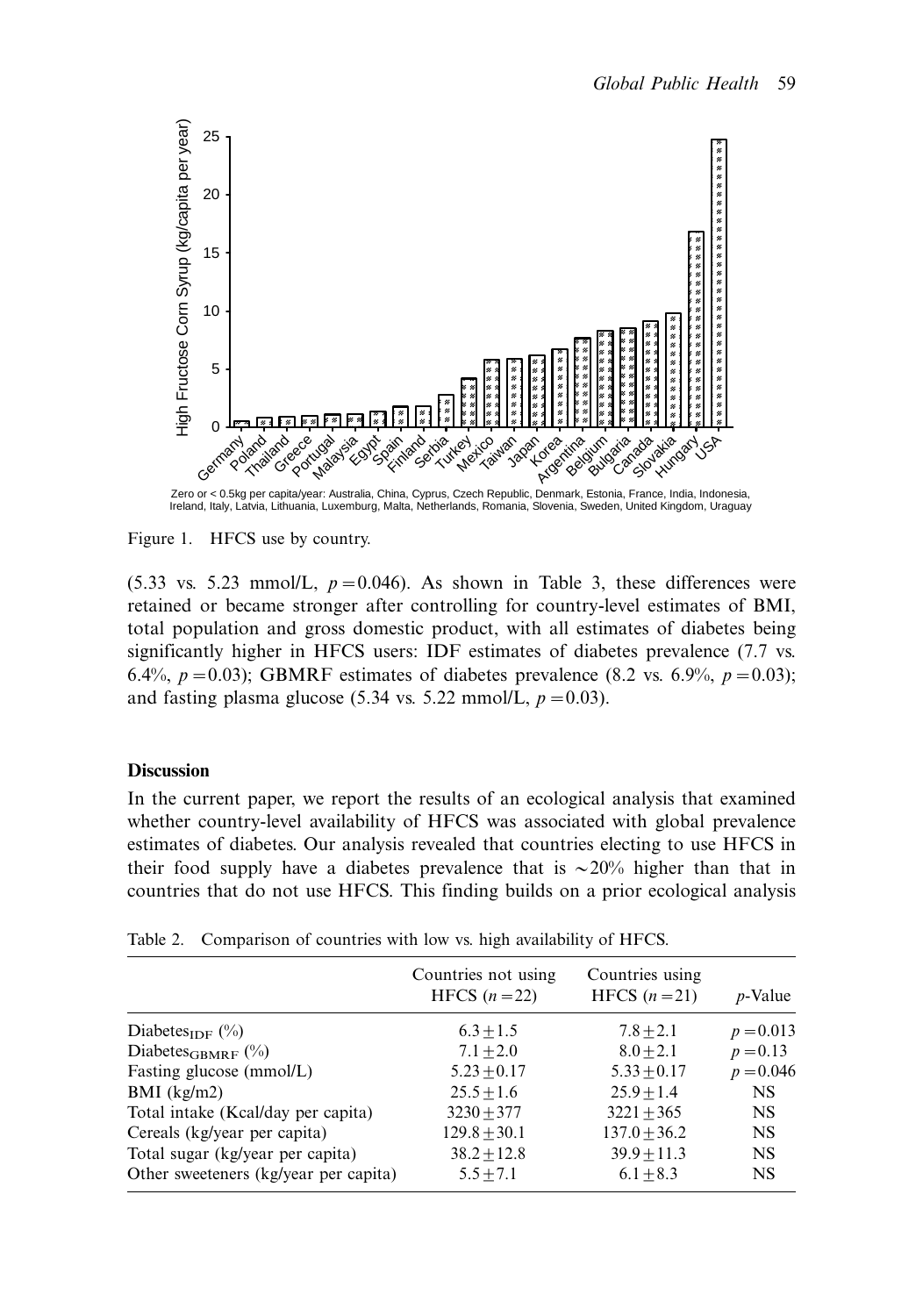#### 60 M.I. Goran et al.

|                                       | Countries not using<br>HFCS $(n=22)$ | Countries using<br>HFCS $(n=21)$ | <i>p</i> -Value |
|---------------------------------------|--------------------------------------|----------------------------------|-----------------|
| Diabetes <sub>IDF</sub> $(\%)$        | $6.4 + 1.7$                          | $7.7 + 1.9$                      | $p = 0.03$      |
| Diabetes <sub>GBMRF</sub> $(\%)$      | $6.9 + 1.0$                          | $8.2 + 1.9$                      | $p = 0.03$      |
| Fasting glucose (mmol/L)              | $5.22 + 0.16$                        | $5.34 + 0.17$                    | $p = 0.03$      |
| Total intake (Kcal/day per capita)    | $3282 + 303$                         | $3167 + 310$                     | NS.             |
| Cereals (kg/year per capita)          | $127.1 + 33.2$                       | $139.9 + 34.0$                   | NS.             |
| Total sugar (kg/year per capita)      | $40.2 + 9.6$                         | $37.8 + 9.9$                     | NS.             |
| Other sweeteners (kg/year per capita) | $6.6 + 6.5$                          | $4.9 + 6.7$                      | NS.             |

Table 3. Comparison of countries with low vs. high availability of HFCS after controlling for population BMI, population and gross domestic product.

from data in the USA that showed that increasing consumption of HFCS in the twentieth century was the primary nutritional factor associated with increasing prevalence of type 2 diabetes (Gross et al. 2004).

Increased sugar intake is hypothesised to be associated with obesity and diabetes through a variety of pathways. First, adding sugar to the diet may contribute excess calories, which can contribute to excess fat accumulation, and in turn risk for type 2 diabetes, as obesity is one of the primary risk factors for diabetes. In addition, dietary sugar is related to poor beta-cell function (Davis et al. 2005), and over extended time could lead to beta-cell failure and type 2 diabetes, probably due to the continual requirement for insulin secretion in response to high sugar consumption (Ludwig 2002).

In addition, a growing body of literature suggests that fructose, when consumed in excess, can have a negative metabolic effect (Stanhope et al. 2009). Fructose and glucose are both monosaccharides, while sucrose, or table sugar, is a disaccharide composed of one molecule of fructose and one molecule of glucose. Despite their very similar chemical structure, fructose and glucose are absorbed and metabolised by different pathways. Fructose is absorbed through the GLUT-5 receptor in the gut (Douard and Ferraris 2008), and in contrast to glucose, is metabolised almost entirely in the liver by a pathway that is not dependent on insulin (Gaby 2005). Accordingly, there is evidence to show that fructose consumption does not stimulate insulin secretion or leptin production by adipose tissue (Stanhope and Havel 2008, Teff et al. 2009) and thereby is thought to contribute more directly to weight gain (Stanhope and Havel 2008). Also, excess fructose consumption has been shown to be more lipogenic, leading to ectopic fat accumulation including visceral adipose tissue and liver, associated insulin resistance, and thus increased diabetes risk (Stanhope et al. 2009). These unique detrimental properties of fructose that pose risk to metabolic health may explain the finding that countries that use HFCS had significantly increased prevalence of diabetes, independent of BMI and total sugar availability.

The manufacturing process for HFCS was developed in the 1920s (Marshall and Kooi 1957) and refined in Japan during the 1960s. It became a major part of the US diet from the 1970s onwards, when its production was an alternative use for USgrown corn at a time when its role as a source of vegetable oil was usurped by the cheaper soy bean (Putnam and Allshouse 1999). The USA is the world's largest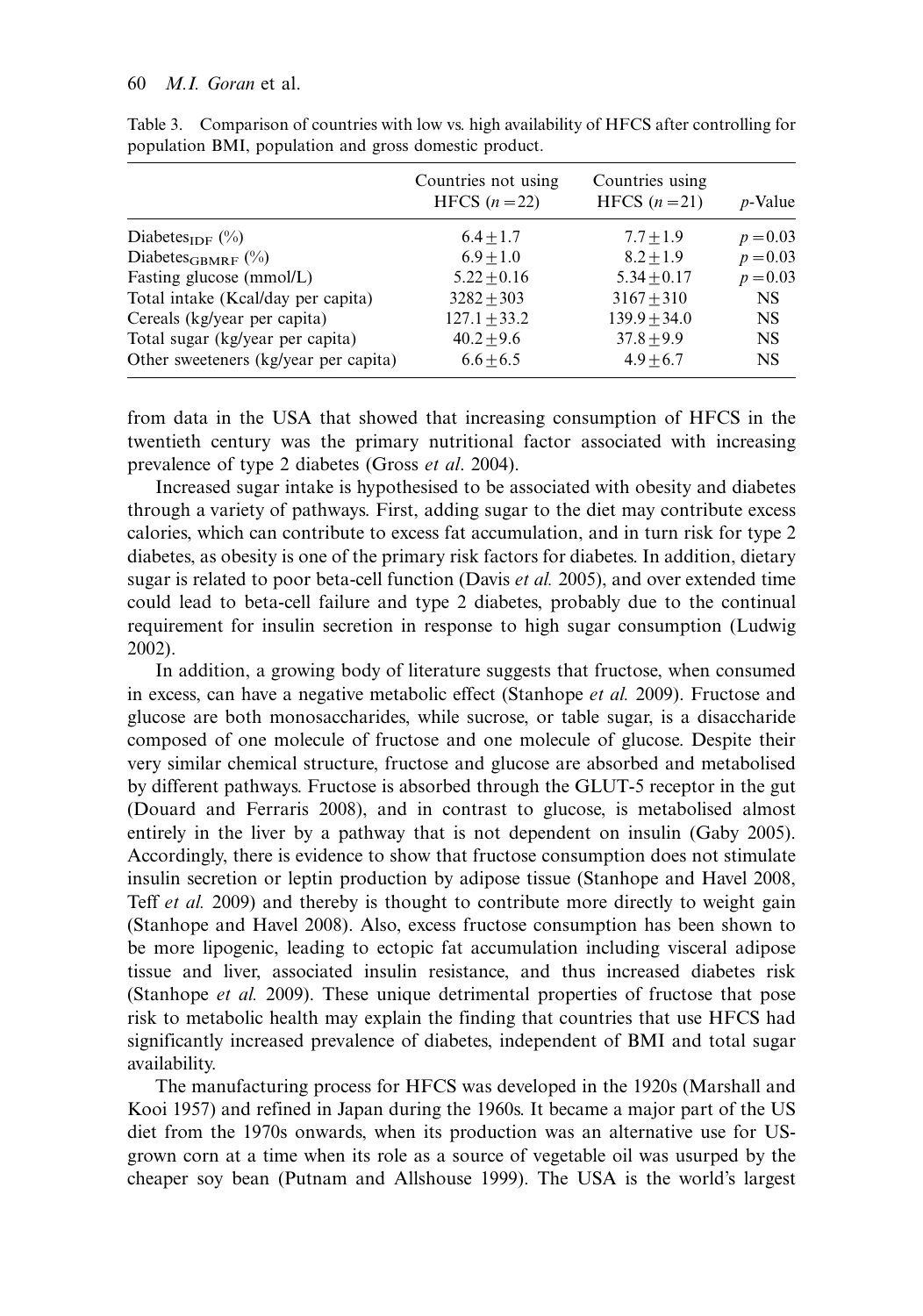producer of corn, and the surpluses diverted into HFCS production from the 1970s were enormous (The United States Environmental Protection Agency 2000). The consumption of total fructose in the USA increased by nearly 30% between 1970 and 2000, largely from beverages sweetened with HFCS (Bray et al. 2004). Between 1994 and 1998, the intake of HFCS by US citizens above the age of two years was 318 calories per day, or one-sixth of all energy intake and one-third of all carbohydrate intake (Bray et al. 2004). By the late 1990s, HFCS comprised 40% of all caloric sweeteners sold in the USA (Putnam and Allshouse 1999), and it became the predominant caloric sweetener in soft drinks. Though often estimated at 55% fructose, it is difficult to quantify the actual fructose content of HFCS due to lack of industry disclosure on food labels. In a recent exploratory study, we found that fructose in some US-produced soft drinks, especially the most popular, was about 20% higher than expected, suggesting that some manufacturers might be using HFCS with more fructose than previously estimated (Ventura et al. 2010), thus potentially driving up fructose consumption in countries that use HFCS.

Certain trade and agricultural policies have also had dramatic effects on global use of HFCS. For example, production of HFCS in the EU countries is set by quota. Current quotas were set for 2005/2006 and have been carried over till 2014/2015. However, trade in quotas between the EU countries does occur. For example, some countries do not take their assigned quotas (e.g., Sweden and the UK) while some other countries like Hungary, for example, purchase extra quotas from countries that do not take them. This explains the variation in HFCS use across the EU. In addition, the USA is the main global producer of HFCS, but has recently begun to export large amounts to Mexico. In 2002, Mexico taxed imports of HFCS from the USA to protect its sugar industry, after the World Trade Organisation rejected a petition against the dumping of HFCS by the USA to Mexico in 2001. However, political attempts to stem its flow into Mexico have largely failed. In 2008, the restrictions were removed that were previously in place regarding trade of sugar through the North American Free Trade Agreement (NAFTA). Subsequently, exports of HFCS from the USA to Mexico have increased exponentially, with most of this increase occurring since the trade restrictions were lifted in 2008 (The United States Department of Agriculture Economic Research Service 2012). The export of HFCS from the USA to Mexico was close to zero in 2004, and rose to the equivalent of 1.4, 3.1 and 7.5 kg/capita/year in the years 2006, 2008 and 2010 (The United States Department of Agriculture Economic Research Service 2012).

With consumption patterns changing due to these policy shifts, it is imperative to better understand the associated public health consequences. The increasing popularity of HFCS around the world should, therefore, be considered seriously due to its potential contribution to increases in fructose in the global food supply and its association with the global prevalence of type 2 diabetes. In our study, HFCS was associated with an approximate 20% higher diabetes prevalence even after adjusting for country-level estimates of BMI, population and gross domestic product. This effect of HFCS on higher prevalence of diabetes could be interpreted from an overall economic and health impact. For example, the health care costs of diabetes in the USA in 2007 were estimated to be \$174 billion dollars per year (American Diabetes Association 2008). Countries in this study that do not use HFCS had a diabetes prevalence estimate that was 20% lower than countries that did, so the potential economic impact of HFCS on diabetes alone was estimated to be 20% of \$174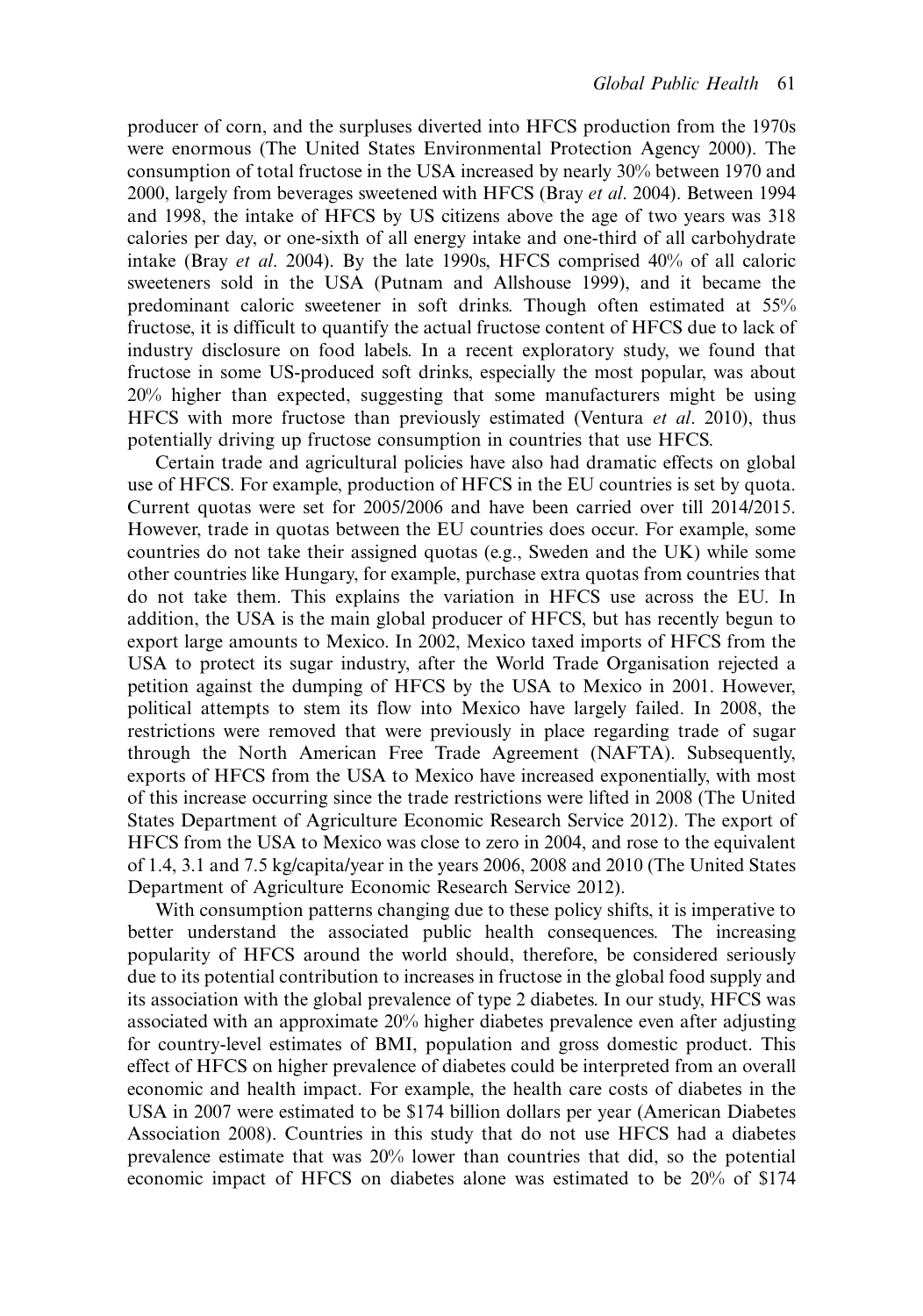billion/year, and this was equivalent to \$95 million dollars per day in the USA. Given the current debate in the USA around a potential sugar tax (Brownell et al. 2009), these current data suggest that if each person in the USA is estimated to consume 2 servings per day of foods or beverages containing HFCS, then the required 'tax' to recuperate the additional health costs due to the diabetes burden would be approximately 10 cents per item with HFCS.

A number of limitations of this analysis should be discussed. First, our analysis is based on nutrient availability data, not individual surveys or measures, and thus represents a more ecological perspective that could be subject to ecological fallacy. Although this is a limitation, it remains the only adequate approach to examining the issue, since HFCS does not appear as a listed food ingredient or appear in nutrient databases. Thus, it is extremely challenging to obtain individual estimates of HFCS consumption. Another limitation is the major assumption in the IDF diabetes prevalence numbers that estimate prevalence for countries where no estimates are available using published reports from similar countries that are matched for factors such as ethnicity, socio-economic status and geographic location. This approach might introduce errors that might match countries similar in some aspects, but not others that might impact diabetes. In the HFCS country analysis, for example, the following countries were paired with similar estimates for diabetes prevalence: (1) countries with no HFCS use: Luxemburg and The Netherlands (diabetes prevalence  $= 5.26\%$ ); Latvia, Lithuania and Estonia (diabetes prevalence  $= 7.64\%$ ); and (2) countries with HFCS use: Slovenia and Hungary (diabetes prevalence  $= 6.43\%$ ). This limitation, however, was offset by the use of two separate estimates of diabetes prevalence as well as analysis of global estimates of fasting glucose at the country level, with all three estimates showing significant differences between countries using or not using HFCS.

In summary, the results from this ecological analysis suggest that countries that utilise HFCS as an alternative sweetener have increased risk of diabetes beyond the effects of sugar itself and of BMI, likely due to its contribution to higher amounts of fructose to the food supply, and the consequent negative effects of fructose metabolism on risk for diabetes. Although the sugar composition of sucrose (fructose:glucose ratio =  $50:50$ ) and HFCS are similar (fructose:glucose ratio = 55:45), the use of HFCS increases dietary fructose exposure by at least 10% and could be as high as 35% based on prior analysis of sweetened beverages (Ventura et al. 2010). Countries electing to use HFCS in their food supply had a 20% higher prevalence of diabetes than countries that did not use HFCS. Public health strategies aimed at diabetes prevention should incorporate efforts to limit sugar consumption and provide consumers with better labelling with regards to sugar composition, especially with regards to fructose and HFCS content. In addition, trade and agricultural policies aimed at sugar and especially HFCS supply should be considered as a means to tackle the increasing global prevalence of diabetes.

#### **References**

American Diabetes Association, 2008. Economic costs of diabetes in the U.S. in 2007. Diabetes care, 31 (3), 596-615.

Bray, G.A., Nielsen, S.J., and Popkin, B.M., 2004. Consumption of high-fructose corn syrup in beverages may play a role in the epidemic of obesity. The American journal of clinical nutrition, 79 (4), 537-543.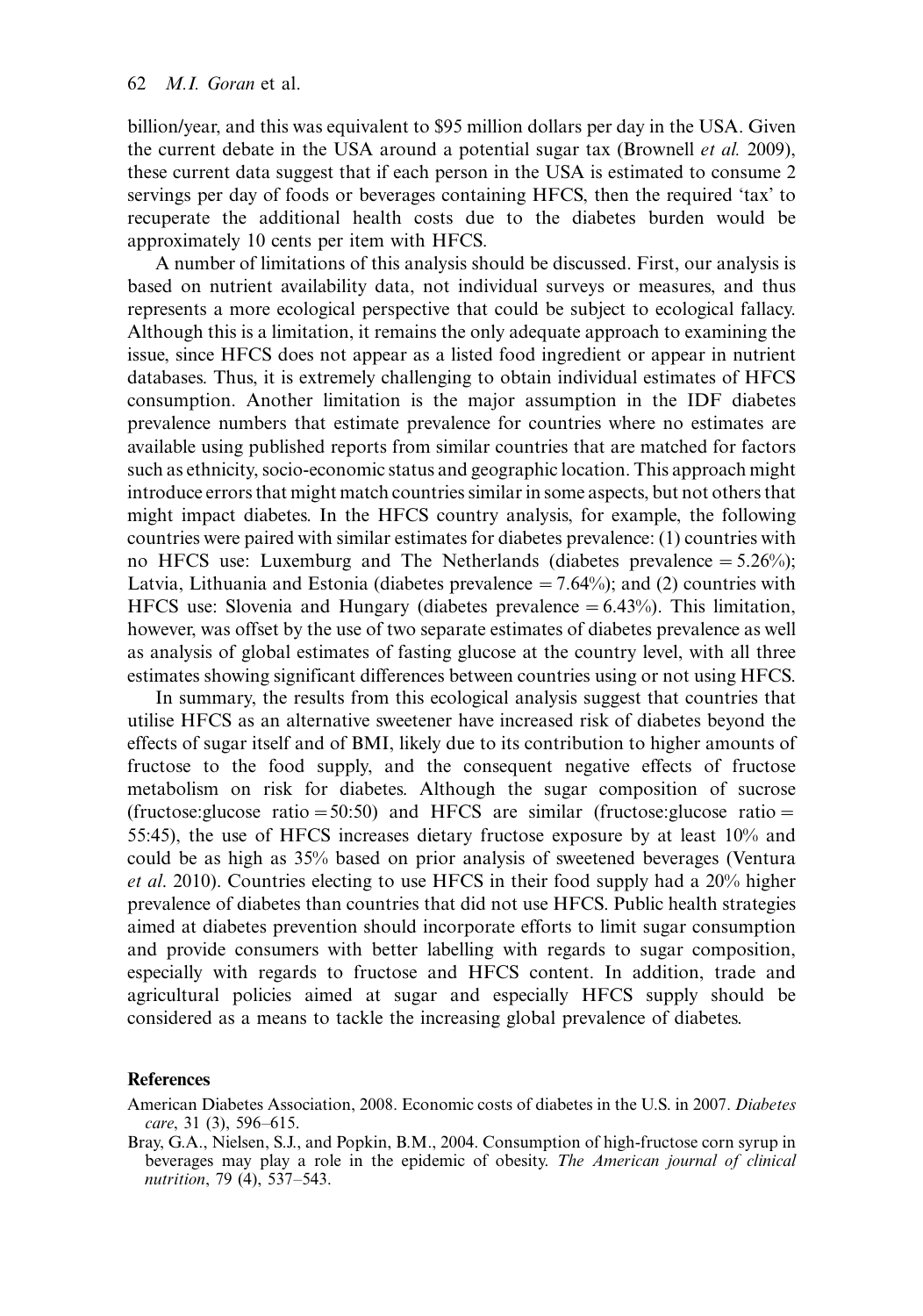- Brown, C.M., Dulloo, A.G., and Montani, J.P., 2008. Sugary drinks in the pathogenesis of obesity and cardiovascular diseases. International journal of obesity (London), 32 (Suppl. 6), S28-S34.
- Brownell, K.D., Farley, T., Willett, W.C., Popkin, B.M., Chaloupka, F.J., Thompson, J.W., and Ludwig, D.S., 2009. The public health and economic benefits of taxing sugar-sweetened beverages. New England journal of medicine, 361 (16), 1599-1605.
- Cordain, L., Eaton, S.B., Sebastian, A., Mann, N., Lindeberg, S., Watkins, B.A., O'Keefe, J.H., and Brand-Miller, J., 2005. Origins and evolution of the Western diet: health implications for the 21st century. The American journal of clinical nutrition, 81 (2), 341–354.
- Danaei, G., Finucane, M.M., Lu, Y., Singh, G.M., Cowan, M.J., Paciorek, C.J., Lin, J.K., Farzadfar, F., Khang, Y.H., Stevens, G.A., Rao, M., Ali, M.K., Riley, L.M., Robinson, C.A., and Ezzati, M., 2011. National, regional, and global trends in fasting plasma glucose and diabetes prevalence since 1980: systematic analysis of health examination surveys and epidemiological studies with 370 country-years and 2.7 million participants. Lancet, 378 (9785), 31-40.
- Davis, J.N., Ventura, E.E., Weigensberg, M.J., Ball, G.D., Cruz, M.L., Shaibi, G.Q., and Goran, M.I., 2005. The relation of sugar intake to beta cell function in overweight Latino children. The American journal of clinical nutrition, 82 (5), 1004-1010.
- Douard, V. and Ferraris, R.P., 2008. Regulation of the fructose transporter GLUT5 in health and disease. American journal of physiology – endocrinology and metabolism, 295 (2), E227-E237.
- Elliott, S.S., Keim, N.L., Stern, J.S., Teff, K., and Havel, P.J., 2002. Fructose, weight gain, and the insulin resistance syndrome. The American journal of clinical nutrition, 76 (5), 911–922.
- Finucane, M.M., Stevens, G.A., Cowan, M.J., Danaei, G., Lin, J.K., Paciorek, C.J., Singh, G.M., Gutierrez, H.R., Lu, Y., Bahalim, A.N., Farzadfar, F., Riley, L.M., and Ezzati, M., 2011. National, regional, and global trends in body-mass index since 1980: systematic analysis of health examination surveys and epidemiological studies with 960 country-years and 9.1 million participants. *Lancet*, 377 (9765), 557–567.
- Gaby, A.R., 2005. Adverse effects of dietary fructose. Alternative medicine review, 10 (4), 294-306.
- Gross, L.S., Li, L., Ford, E.S., and Liu, S., 2004. Increased consumption of refined carbohydrates and the epidemic of type 2 diabetes in the United States: an ecologic assessment. The American journal of clinical nutrition, 79 (5), 774-779.
- Informa UK Ltd., 2010. CAP monitor [online]. Available from: [http://www.agra-net.com/](http://www.agra-net.com/portal2/home.jsp?template=productpage&pubid=ag025) [portal2/home.jsp?template](http://www.agra-net.com/portal2/home.jsp?template=productpage&pubid=ag025)=[productpage&pubid](http://www.agra-net.com/portal2/home.jsp?template=productpage&pubid=ag025)=[ag025](http://www.agra-net.com/portal2/home.jsp?template=productpage&pubid=ag025) [Accessed 26 March 2012].
- International Diabetes Federation, 2009. IDF diabetes atlas. Brussels: IDF.
- Licht, F.O., 2012. International sugar and sweetener report [online]. Available from: [http://www.](http://www.agra-net.com/portal2/showservice.jsp?servicename=as044) [agra-net.com/portal2/showservice.jsp?servicename](http://www.agra-net.com/portal2/showservice.jsp?servicename=as044)=[as044](http://www.agra-net.com/portal2/showservice.jsp?servicename=as044) [Accessed 26 March 2012].
- Lim, J.S., Mietus-Snyder, M., Valente, A., Schwarz, J.M., and Lustig, R.H., 2010. The role of fructose in the pathogenesis of NAFLD and the metabolic syndrome. Nature reviews gastroenterology and hepatology, 7 (5), 251-264.
- Ludwig, D.S., 2002. The glycemic index: physiological mechanisms relating to obesity, diabetes, and cardiovascular disease. The journal of the American medical association, 287 (18), 2414-2423.
- Lustig, R.H., 2010. Fructose: metabolic, hedonic, and societal parallels with ethanol. Journal of the American diet association, 110 (9), 1307-1321.
- Malik, V.S., Schulze, M.B., and Hu, F.B., 2006. Intake of sugar-sweetened beverages and weight gain: a systematic review. The American journal of clinical nutrition, 84 (2), 274-288.
- Marshall, R.O. and Kooi, E.R., 1957. Enzymatic conversion of D-glucose to D-fructose. Science, 125 (3249), 648-649.
- Palmer, J.R., Boggs, D.A., Krishnan, S., Hu, F.B., Singer, M., and Rosenberg, L., 2008. Sugarsweetened beverages and incidence of type 2 diabetes mellitus in African American women. Archives of internal medicine, 168 (14), 1487-1492.
- Popkin, B.M. and Gordon-Larsen, P., 2004. The nutrition transition: worldwide obesity dynamics and their determinants. International journal of obesity and related metabolic disorders, 28 (Suppl. 3), S2-S9.